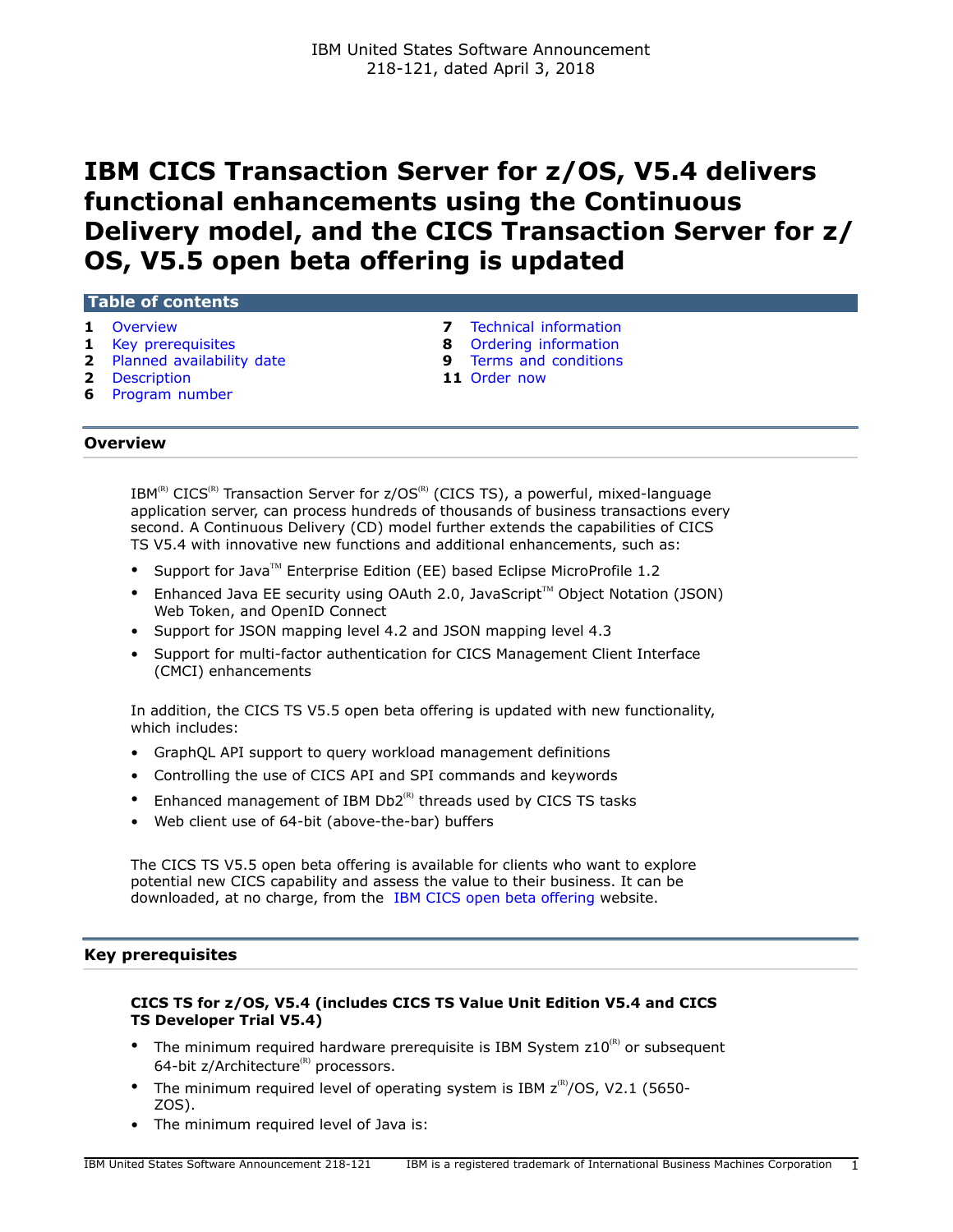- IBM 64-bit SDK for z/OS, Java Technology Edition, V7.0, at Service Refresh 10 Fix Pack 1, or later, or
- IBM 64-bit SDK for z/OS, Java Technology Edition, V7.1, at Service Refresh 4 Fix Pack 1, or later, or
- IBM 64-bit SDK for z/OS, Java Technology Edition, V8.0.

For more details, see the [CICS Transaction Server for z/OS 5.4 detailed system](http://www.ibm.com/support/docview.wss?uid=swg27049888) [requirements](http://www.ibm.com/support/docview.wss?uid=swg27049888) website.

# **CICS TS for z/OS, V5.5 open beta offering**

- The minimum required hardware prerequisite is the System  $z^{(R)}$  196 or subsequent 64-bit z/Architecture processors.
- The minimum required level of operating system is z/OS, V2.2 (5650-ZOS).
- The minimum required level of Java is IBM 64-bit SDK for z/OS, Java Technology Edition, V8.0.

## <span id="page-1-0"></span>**Planned availability date**

- April 3, 2018: The majority of CICS TS V5.4 CD enhancements
- April 30, 2018: Updates to the CICS TS V5.5 open beta offering
- June 30, 2018: The remainder of the CICS TS V5.4 CD enhancements

## <span id="page-1-1"></span>**Description**

## **Enhancements to CICS TS V5.4 included in the CD model**

CICS TS for z/OS, V5.4 was generally available on June 16, 2017 and was updated in January 2018. With this latest update, CICS TS V5.4 delivers a number of new and enhanced capabilities by using the standard CICS TS service channel to implement a CD model. For details of related Software Announcements for CD models and general availability of products, see the [Reference information](#page-5-1) section.

#### *Support for Java EE-based Eclipse MicroProfile 1.2*

Java EE provides the APIs and runtime environment for large-scale, multi-tiered, scalable, reliable, and secure network applications that include:

- Web
- Enterprise Java Beans (EJB)
- Java batch applications

Eclipse MicroProfile is built on top of existing Java EE APIs and provides APIs for resilient and secure microservices. Supported features include:

- REST web services
- JSON processing
- Fault tolerance
- JSON web tokens
- Health monitoring
- Application configuration

MicroProfile takes advantage of new language features released in Java Standard Edition (SE) 8.

Microservices are designed to be a web of interconnected parts that perform a single, specific function. Splitting out services allows: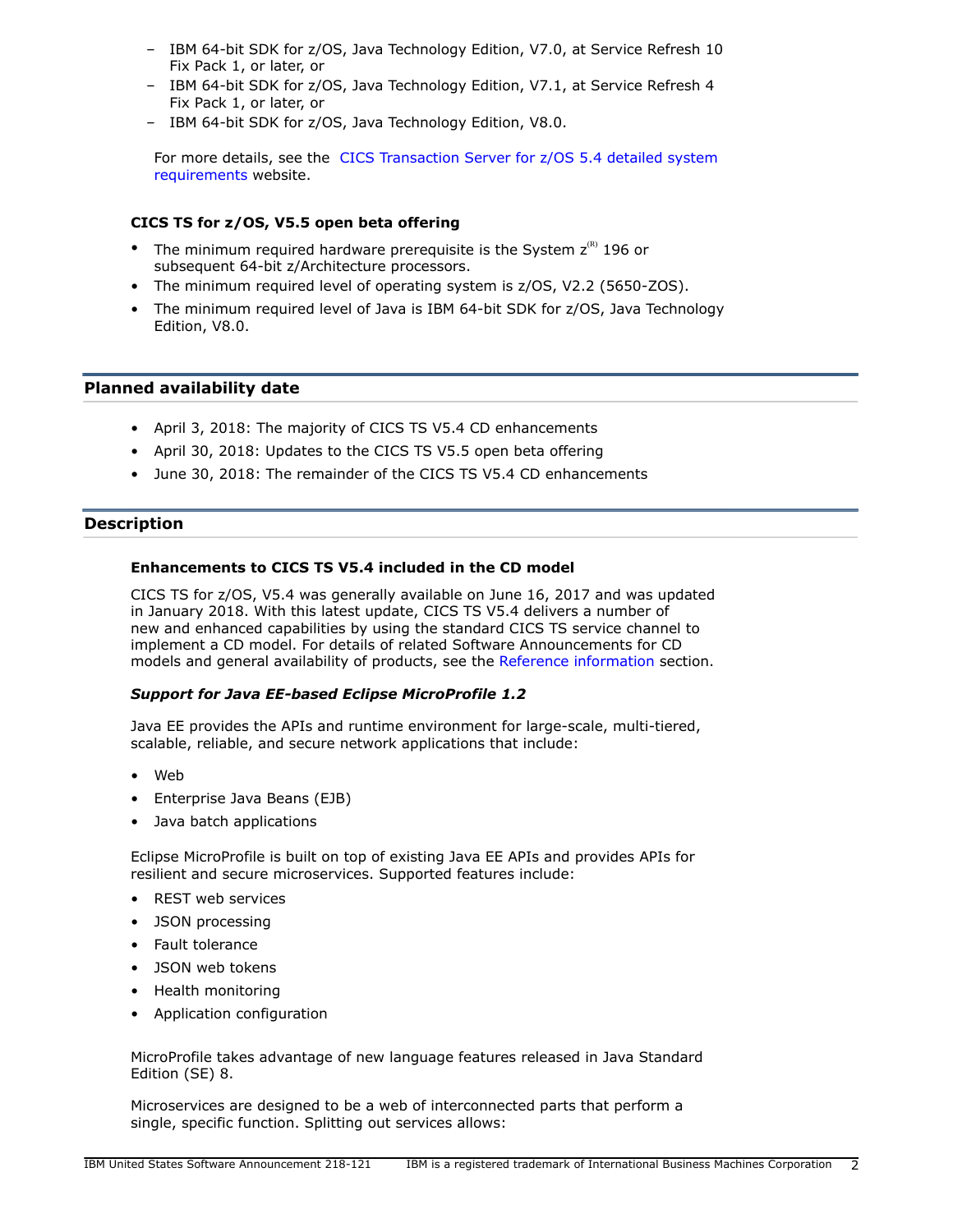- Development to be done in parallel by different development teams
- Multiple services of the same type to be run
- Scaling of the system can be done horizontally
- Resilience to be built into the system, so that failure in a single node does not need to disrupt the entire web.

# *Enhanced Java EE security by using OAuth 2.0, JSON Web Token, and OpenID Connect*

OAuth 2.0 is an authorization framework that allows a user to grant limited access to their resources from one site to another site, without having to expose their credentials. OAuth 2.0 provides an industry-standard way to control resource access and sharing. Support for OAuth 2.0 in CICS Liberty is provided by the oauth-2.0 feature.

JSON Web Tokens are a compact and self-contained means for securely representing claims that are transferred between two parties, such as a Liberty resource server and an authentication proxy. Any trusted party in possession of a JSON Web Token can use that token to get access to the associated resources in Liberty. Support for JSON Web Tokens in CICS Liberty is provided by the jwt-1.0 feature.

OpenID Connect (OIDC) is an authentication protocol based on the OAuth 2.0 specification. It gives a user a centrally controlled login that can be used across multiple sites. The purpose of OIDC is to verify the end user's identity, fetch their profile information, and gain limited access to resources on behalf of the end user. OIDC uses simple JSON Web Tokens that are obtained by using flows that conform to the OAuth 2.0 specification. These tokens can be used instead of, or in addition to, the configured user registry. Support for OIDC in CICS Liberty is provided by the openidConnectClient-1.0 and openidConnectServer-1.0 features.

# *Support for JSON Mapping Level 4.2*

JSON mapping level 4.2 is primarily for use with DFHJS2LS. This mapping level implements support for additional properties in JSON. It delivers the following new, three parameters to DFHJS2LS:

- ADDITIONAL-PROPERTIES-DEFAULT
- ADDITIONAL-PROPERTIES-MAX
- ADDITIONAL-PROPERTIES-SIZE

# *Support for JSON Mapping Level 4.3*

JSON mapping level 4.3 implements support for multidimensional arrays in JSON.

# *Support for multi-factor authentication for CMCI enhancements*

New configuration options are introduced in CICS TS V5.4 to simplify installation and implementation of the CMCI JVM server<sup>1</sup>. The CMCI JVM server runs in the  $CICSPlex<sup>(R)</sup>$  SM Web User Interface (WUI) region and handles CMCI requests when multi-factor authentication (MFA) is required. These new options include allowing a named WebSphere $\overset{(R)}{ }$  Liberty angel to be used for the CMCI JVM server. The CMCI will wait for the Liberty angel initialization, rather than failing CMCI initialization.

<sup>1</sup> The CMCI JVM server was introduced in the CICS TS V5.4 January 2018 CD update, in APAR [PI87691.](https://www.ibm.com/support/entdocview.wss?uid=swg1PI87691) For more information, see the [Reference information](#page-5-1) section.

# *VSAM dynamic buffer addition disabled for CICS LSR pools*

From z/OS V2.2, or later, VSAM provides a dynamic buffer addition capability that allows for the addition of extra buffers for a LSR pool if no buffer is available for a given VSAM request. For CICS, it is preferable to retry the request rather than allow uncontrolled expansion of an LSR pool, so dynamic buffer addition is not enabled for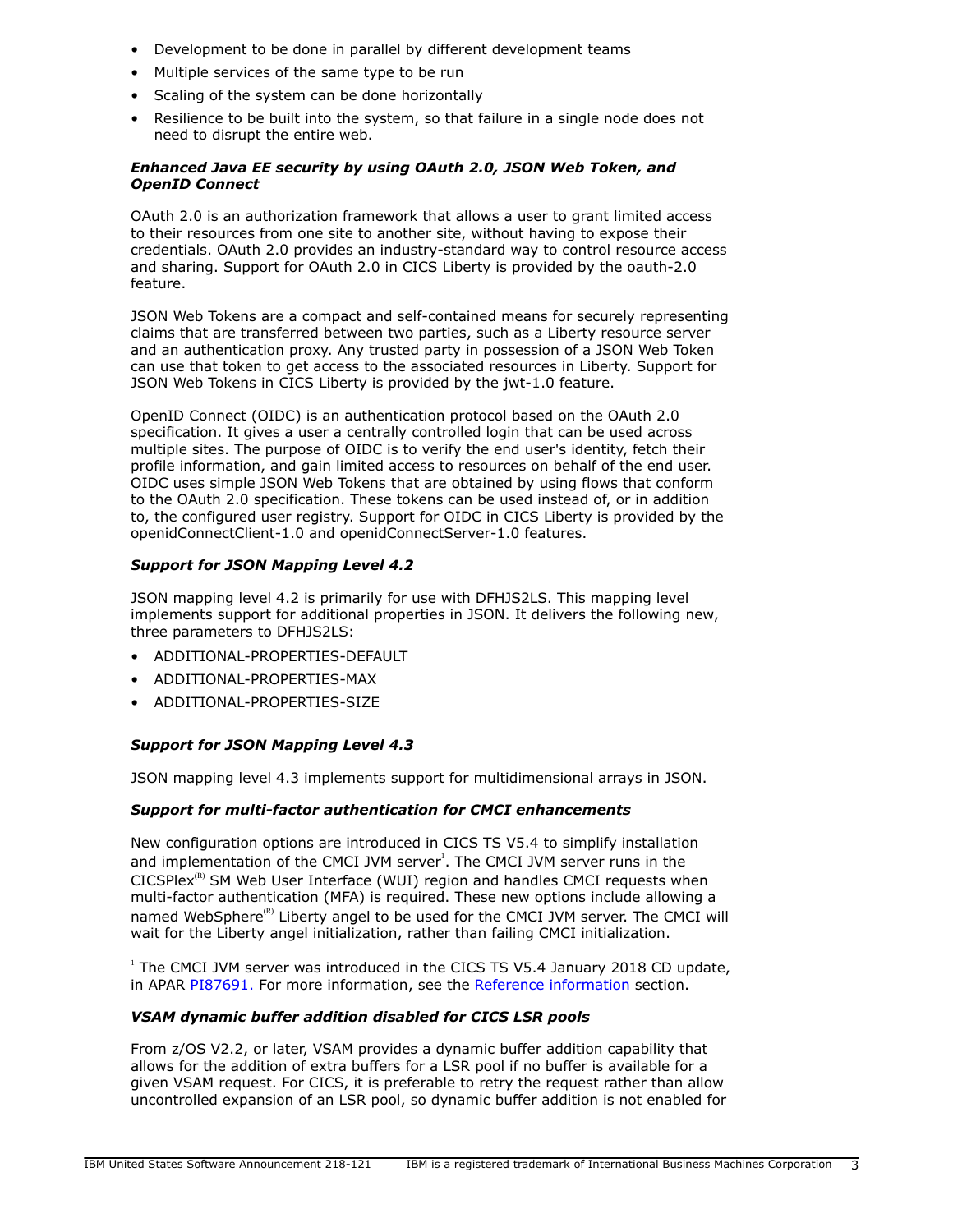The following table provides details on the new capabilities that are available:

| Capability                                                  | <b>Availability method</b>                                                                     |
|-------------------------------------------------------------|------------------------------------------------------------------------------------------------|
| Eclipse MicroProfile 1.2                                    | Use CICS TS V5.4 APAR PI91554 and IBM<br>64-bit SDK for z/OS, Java Technology<br>Edition, V8.0 |
| OAuth 2.0, JSON Web Token, and OpenID<br>Connect support    | Use CICS TS V5.3 and CICS TS V5.4, with<br><b>APAR PI91554</b>                                 |
| <b>JSON Mapping Level 4.2</b>                               | Use CICS TS V5.4 APAR PI86039                                                                  |
| JSON Mapping Level 4.3                                      | Use CICS TS V5.4 APAR PI88519                                                                  |
| Multi-factor authentication for CMCI<br>enhancements        | Use CICS TS V5.4 APAR PI92676                                                                  |
| VSAM dynamic buffer addition disabled for<br>CICS LSR pools | Use CICS TS V5.1, CICS TS V5.2, CICS<br>TSV5.3, and CICS TS V5.4, with APAR<br>PI92486         |

## **The CICS TS V5.5 open beta offering**

The CICS TS V5.5 open beta offering is updated to allow clients to assess and provide feedback on potential future CICS TS capabilities. In this latest release of the open beta offering, the following enhanced features are provided:

• GraphQL API to query workload management definitions

A new HTTP API for CICS TS enables the querying of a CICS system by using the GraphQL paradigm. This new API enables execution of expressive queries with inherent relationships and reduced latency. For this update to the open beta offering, the GraphQL API for CICS is extended with the ability to show the interrelationships between workload management definitions as simple, single requests.

• Controlling the use of CICS API and SPI commands and keywords

A new CICS API rules member in SYSPARM, named DFHAPIR, can be defined to impose restrictions on the use of specific CICS API and SPI commands and keywords. The CICS translator is enhanced to process the restricted commands member. During translation, the CICS translator checks a source file against the specified restricted commands or keywords, and will generate warning or error messages in case of violation. The check is performed only when a program is translated, and does not affect translated programs. This capability can be used to prevent the use of specific API or SPI commands and keywords in application programs. It is not applicable to perform commands:

- EXEC CICS GDS
- EXEC DLI
- EXEC CICS FEPI
- EXEC CPSM
- Support for multi-factor authentication for CMCI enhancements

See the description above, which is related to new function that is provided for CICS TS V5.4 using APAR [PI92676.](https://www.ibm.com/support/entdocview.wss?uid=swg1PI92676)

• SPI/XPI to inquire on feature toggles

The previously introduced XPI DFHPAIQX INQUIRE\_TOGGLE is renamed to INQUIRE FEATUREKEY. In addition, a CICS SPI INQUIRE FEATUREKEY command is provided, including a browse capability which is utilized by CICSPlex System Manager (SM) and CMCI, to allow feature toggles to be viewed using CICS  $Explorer<sup>(R)</sup>$ .

• Group on VERIFY to improve use of passtickets

With the new parameter GROUPID in VERIFY PASSWORD and VERIFY PHRASE, CICS TS can perform password or password phrase verification against the group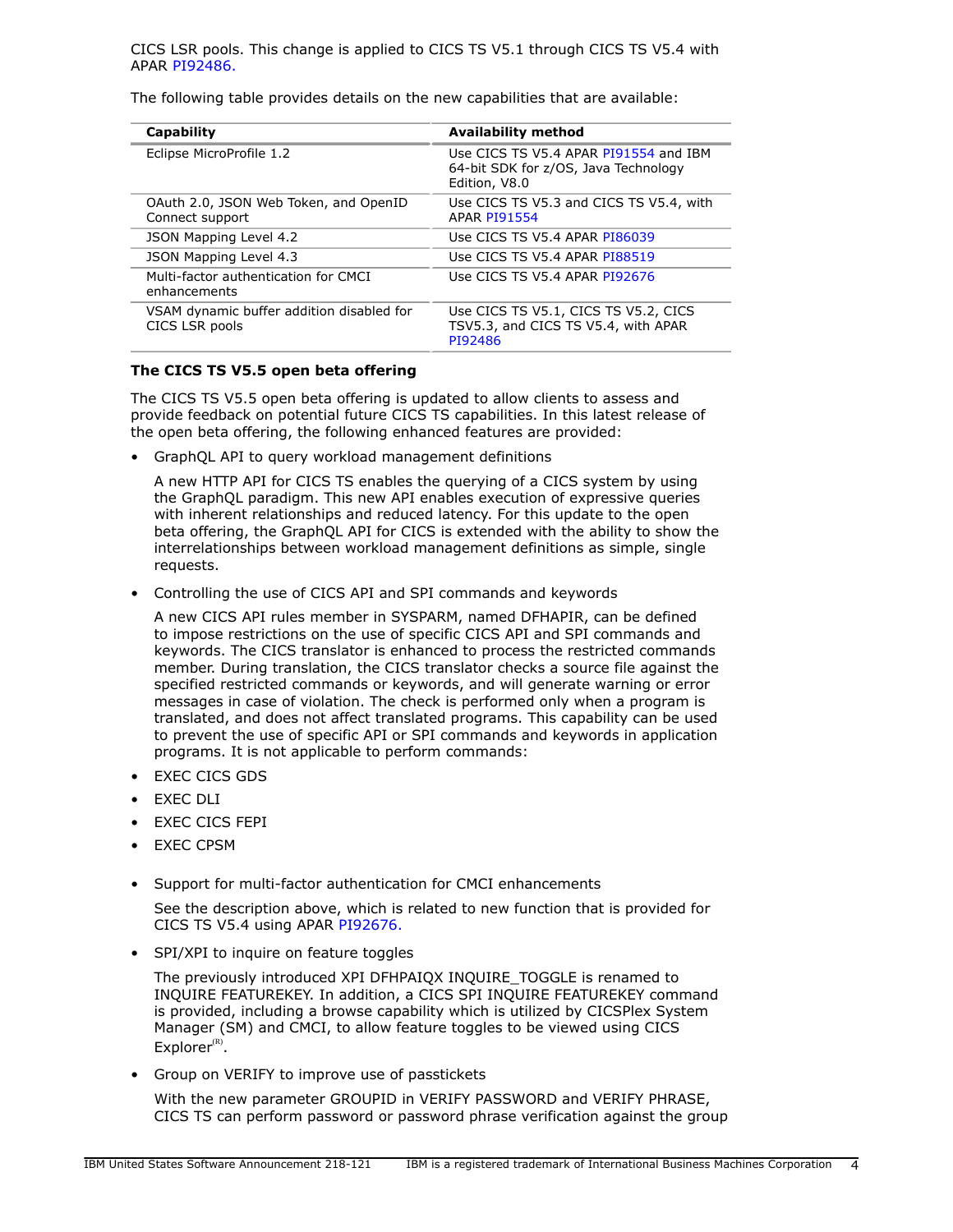ID in addition to a user ID and password or password phrase that is recorded in the external security manager.

• New parameters for CICS SPI and API commands for inquiry on IP addresses of TN3270 clients

New parameters TNADDR, TNIPFAMILY, and TNPORT are added to SPI commands INQUIRE TERMINAL and INQUIRE NETNAME, and to API command ASSIGN to support inquiry on IP addresses of TN3270 clients. This enhancement makes it easier to retrieve the IP address of the TN3270 client that initiated a task.

• Security checks on submitting jobs by using the CICS spool

A new surrogate security check restricts the ability of users to submit jobs using the EXEC CICS SPOOLWRITE command. The new command is available using feature toggle *com.ibm.cics.spool.surrogate.check.*

• Enhanced management of IBM Db2 threads that are used by CICS TS tasks

The management of IBM Db2 threads that are used by CICS tasks and subject to PURGE or FORCEPURGE requests, is enhanced. The SET TASK command is enhanced, such that CICS processing of task PURGE or FORCEPURGE requests will attempt to cancel active Db2 threads, which are used by CICS tasks, that are purged or forced to purge. If CICS detects that the task is purged or forced to purge with a thread active in Db2, then it issues an instrumentation facility interface (IFI) Db2 cancel thread command to cancel the request in Db2 before it inititiates the purging of the CICS task. This enhancement ensures that the purge does not cause problems for Db2 and that the Db2 updates are safely backed out. This capability requires APAR [PI92893](https://www.ibm.com/support/entdocview.wss?uid=swg1PI92893) on Db2 Version 11, or later.

• Web client use of 64-bit (above-the-bar) buffers

The Web domain now uses internal 64-bit (above-the-bar) buffer storage when it sends and receives HTTP outbound messages. This change relieves constraint on 31-bit virtual storage and enables more 31-bit application use in a CICS region.

## *Availability of the CICS TS V5.5 open beta offering*

The CICS TS V5.5 open beta offering is available for clients who want to explore potential new CICS capability and assess the value to their business. It can be downloaded, at no charge, from the [IBM CICS open beta offering](https://www.ibm.com/software/data/enterprise-application-servers/cics/trials/) website.

To register interest in future, managed CICS TS beta programs, clients can register by email, at [CICS Early Programs coordinator.](mailto:cicsep@uk.ibm.com)

#### *IBM software beta programs overview*

IBM software beta programs allow clients to sign up for and acquire early releases of a product for the purposes of testing, before it is made commercially available. Open beta programs do not usually require clients to register before taking part in the program. Typically, product offerings that are provided by a beta program:

- Are free of charge.
- Are not warranted.
- Have no support of any kind.
- May not be used for productive purposes.
- Contain a disabling device that will prevent it from being used after the test period ends.

Details of the terms and conditions of the software beta program are found in the supplied license files for the offering.

Participants in the beta program gain insight into IBM strategy and direction. They may also afford earlier benefit and payback from new function, and may gain competitive edge and the opportunity for public recognition as a technology leader. Participants are encouraged to provide feedback and articulate their own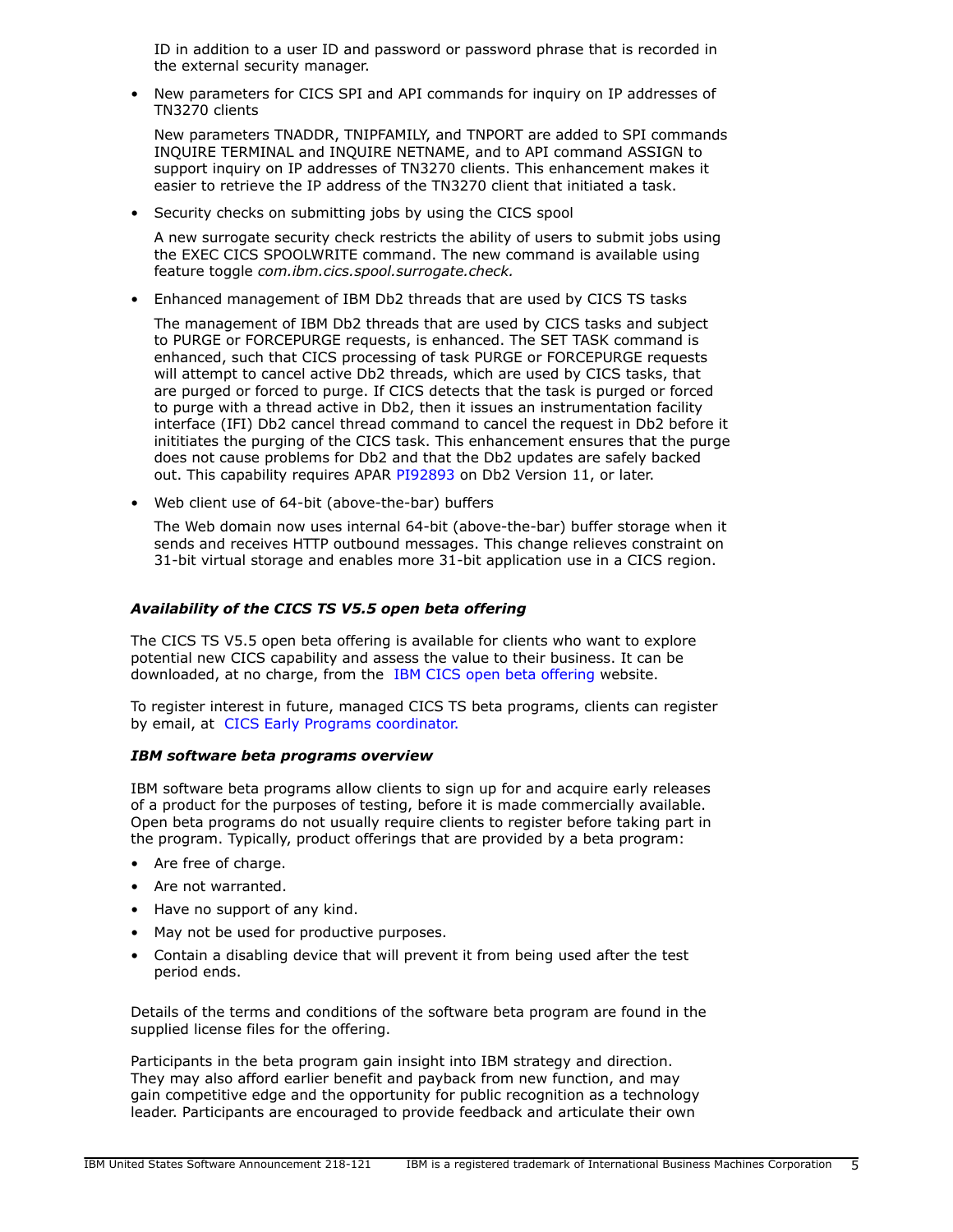requirements to IBM, with the potential to help influence and shape future IBM products.

#### **Section 508 of the US Rehabilitation Act**

CICS TS V5.4 and the CICS TS V5.5 open beta offering are capable, when used in accordance with associated IBM documentation, of satisfying the applicable requirements of Section 508 of the Rehabilitation Act, provided that any assistive technology used with the product properly interoperates with it. A US Section 508 Voluntary [Product Accessibility Template \(VPAT\)](http://www.ibm.com/able/product_accessibility/index.html) can be requested.

## **Hardware and software support services**

#### **SmoothStart/installation services**

[IBM Services](http://www.ibm.com/services) has the breadth, depth, and reach to manage your services needs. You can leverage the deep technical skills of our WebSphere<sup>(R)</sup> [lab-based services](http://www.ibm.com/developerWorks/websphere/services/) and the business consulting, project management, and infrastructure expertise of our IBM Global Services team. Also, IBM Services extends our reach through [IBM Business Partners](http://www.ibm.com/partnerworld/wps/bplocator/landing) to provide an unmatched portfolio of capabilities. Together, IBM provides the global reach, intellectual capital, industry insight, and technology leadership to support any critical-business need. Further information about [CICS](http://www.ibm.com/software/ts/cics/service/) [services](http://www.ibm.com/software/ts/cics/service/) is also available.

#### <span id="page-5-1"></span>**Reference information**

#### **IBM Software Announcements**

For information on the January 2018 update of CICS TS V5.4, and the introduction of the CICS TS V5.5 open beta offering, see Software Announcement [218-003,](http://www.ibm.com/common/ssi/cgi-bin/ssialias?infotype=an&subtype=ca&appname=gpateam&supplier=897&letternum=ENUS218-003) dated January 9, 2018.

For information on the June 2017 general availability of CICS TS V5.4, CICS TS Developer Trial V5.4, and CICS TS Value Unit Edition (VUE) V5.4, see Software Announcement [217-113](http://www.ibm.com/common/ssi/cgi-bin/ssialias?infotype=an&subtype=ca&appname=gpateam&supplier=897&letternum=ENUS217-113), dated May 16, 2017.

For information on IBM z/OS Provisioning Toolkit V1.1, see Software Announcement [218-025](http://www.ibm.com/common/ssi/cgi-bin/ssialias?infotype=an&subtype=ca&appname=gpateam&supplier=897&letternum=ENUS218-025), dated January 9, 2018.

#### **CICS web pages**

For up-to-date information on [CICS](http://www.ibm.com/software/ts/cics/) family products, see the CICS home page.

The [CICS support](https://www.ibm.com/support/home/product/J465571V80648A08/CICS_Transaction_Server) web page can be used to search for terms, phrases, error codes, and APAR numbers.

#### **CICS SupportPacs**

[CICS SupportPacs](http://www.ibm.com/support/docview.wss?uid=swg27007241) are available, at no charge, and are designed to complement and extend the capabilities of CICS TS.

#### <span id="page-5-0"></span>**Program number**

| Program number | V.R.M | Program name                                                         |
|----------------|-------|----------------------------------------------------------------------|
| 5655-Y04       | 5.4.0 | <b>CICS Transaction Server</b><br>for z/OS                           |
| 5722-DFJ       | 5.4.0 | <b>CICS Transaction Server</b><br>for z/OS Value Unit Edition        |
| 5722-DFK       | 1.1.0 | <b>CICS Transaction Server</b><br>for z/OS Value Unit Edition<br>S&S |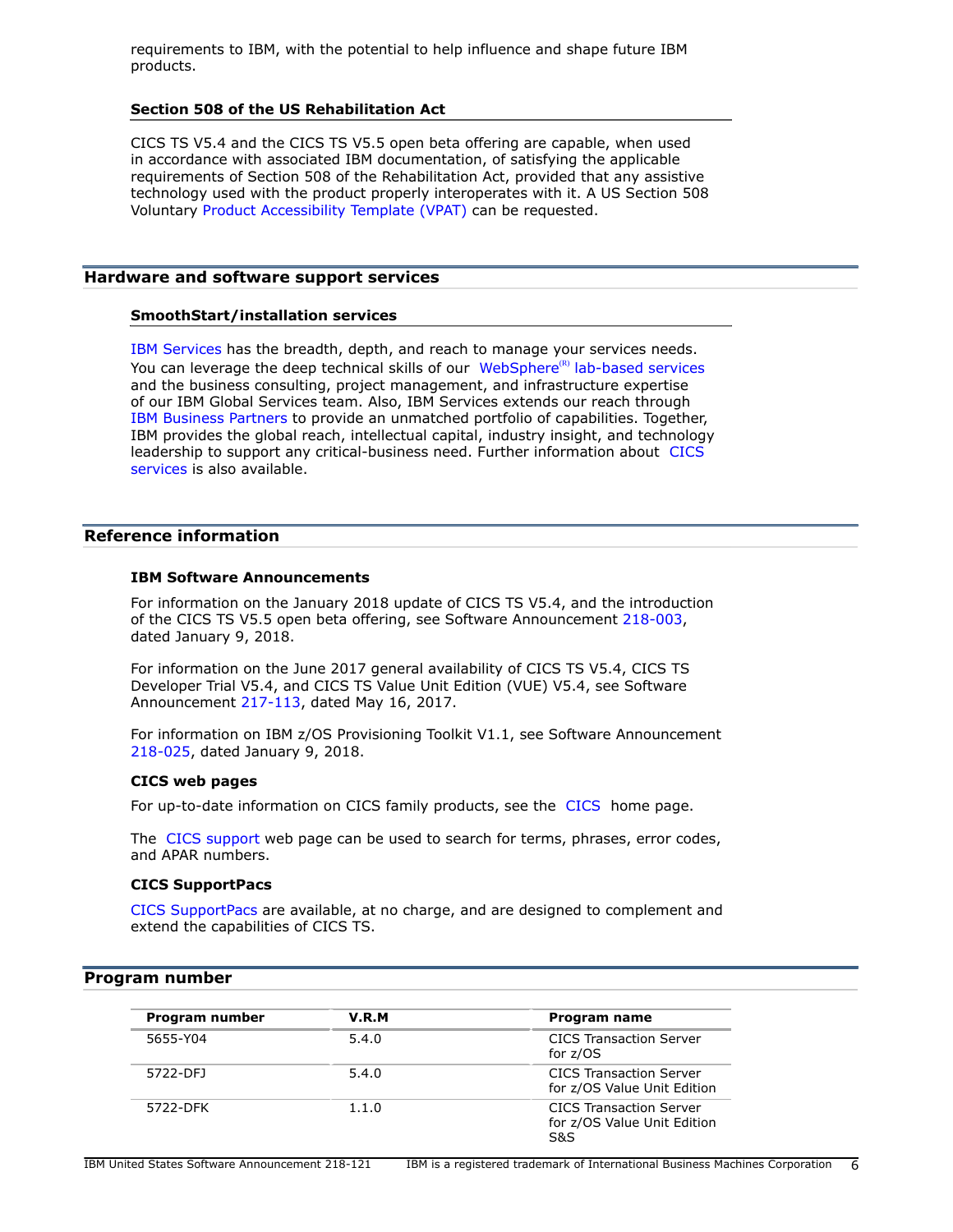| Program number | V.R.M | Program name                                                      |
|----------------|-------|-------------------------------------------------------------------|
| 5655-Y30       | 5.4.0 | <b>CICS Transaction Server</b><br>for z/OS Developer Trial        |
| 5655-Y15       | 1.1.0 | <b>CICS Transaction Server</b><br>for z/OS Developer Trial<br>S&S |
| 5655-BTA       | 5.5.0 | <b>CICS Transaction Server</b><br>for z/OS open beta              |

## **Business Partner information**

If you are a Direct Reseller - System Reseller acquiring products from IBM, you may link directly to [BP Attachment for Announcement Letter 218-121.](https://www.ibm.com/partnerworld/mem/sla.jsp?num=218-121) A PartnerWorld ID and password are required (use IBMid).

# <span id="page-6-0"></span>**Technical information**

## **Specified operating environment**

## *Hardware requirements*

CICS TS V5.4 runs on any machine that supports the required z/OS operating system. For example, the minimum required hardware prerequisite for CICS TS for z/OS, V5.4 is IBM System z10 or subsequent 64-bit z/Architecture processors.

Further details of supported hardware are available in the general availability Software Announcement for CICS TS V5.4, in the [Reference information](#page-5-1) section.

## *Software requirements*

- CICS TS for z/OS, V5.4 (includes CICS TS Value Unit Edition V5.4 and CICS TS Developer Trial V5.4)
	- Operating environment. The minimum required level of operating system is z/ OS V2.1 (5650-ZOS).
	- Java Runtime Environment. The minimum required level of Java is:
		- -- IBM 64-bit SDK for z/OS, Java Technology Edition, V7.0, at Service Refresh 10 Fix Pack 1, or later, or
		- -- IBM 64-bit SDK for z/OS, Java Technology Edition, V7.1, at Service Refresh 4 Fix Pack 1, or later, or
		- -- IBM 64-bit SDK for z/OS, Java Technology Edition, V8.0.

The IBM 64-bit SDK for z/OS, Java Technology Edition<sup>2</sup> is required if using:

- Java application programs
- SAML support
- JSON web services
- The CICS Web Services Assistant
- The CICS XML Assistant

 $2$  [IBM SDK for z/OS, Java Technology Edition](http://www.ibm.com/servers/eserver/zseries/software/java/) is available, without charge, on tape, or by download.

Detailed system requirements are available at the [CICS Transaction Server for z/](http://www.ibm.com/support/docview.wss?uid=swg27049888) [OS 5.4 detailed system requirements](http://www.ibm.com/support/docview.wss?uid=swg27049888) website.

- CICS TS for z/OS, V5.5 open beta offering
	- Operating environment. The minimum required level of operating system is z/ OS V2.2 (5650-ZOS).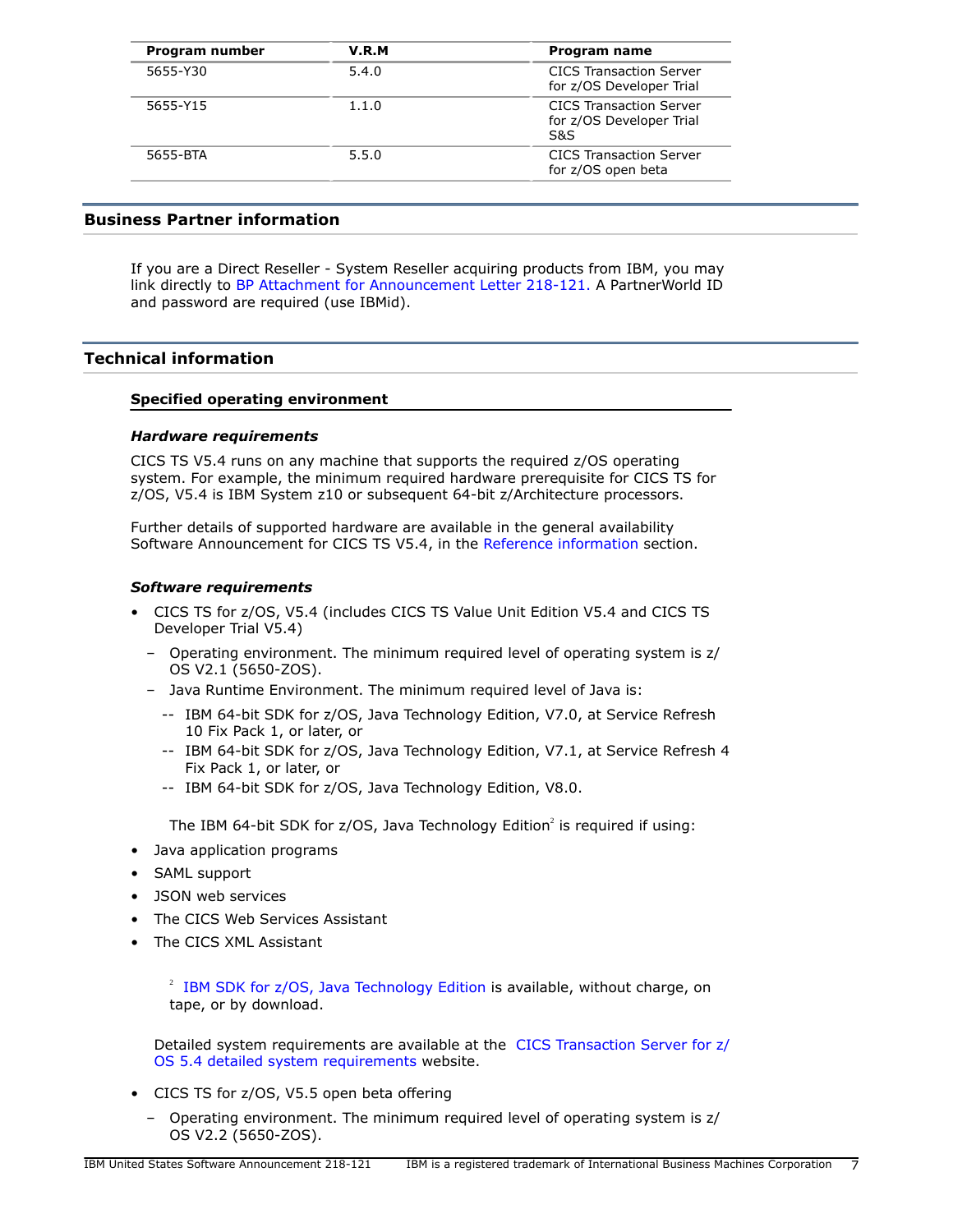- Java Runtime Environment. The minimum required level of Java is IBM 64-bit SDK for z/OS, Java Technology Edition, V8.0.
- $\bullet$  CICS Explorer<sup>(R)</sup>
	- CICS Explorer V5.4 requires CICS TS V5.4 to make use of the latest functionality provided. Details of other [system requirements](https://www.ibm.com/software/reports/compatibility/clarity-reports/report/html/softwareReqsForProduct?deliverableId=2504EB10A27911E5B4D746C499E8F397) for both the CICS Explorer and CICS Explorer SDK are available online.
	- [Details relating to service and support](http://www.ibm.com/support/docview.wss?uid=swg21380083) for CICS Explorer are also available online.

For additional information on software requirements, see the relevant *Program Directory.* For online information, click on the "Detailed system requirements for CICS TS for z/OS, V5.4" topic from document, *[Detailed System Requirements for](http://www.ibm.com/support/docview.wss?uid=swg27006382) [CICS Transaction Server.](http://www.ibm.com/support/docview.wss?uid=swg27006382)*

# *Compatibility*

## **Product documentation**

Details are provided in the [Publications](#page-7-1) section.

## **Application programming summary**

The high-level programming languages and compilers that are in service on z/OS and have CICS translator support are detailed in the "High-level language support" topic in the CICS TS V5.4 product documentation.

## *Performance considerations*

Performance information is available in the online product documentation for CICS TS V5.4 in [IBM Knowledge Center.](http://www.ibm.com/support/knowledgecenter/SSGMCP_5.4.0/documentation/PDF.html)

## *User group requirements*

Requirements for CICS TS can be created, viewed, and voted for in the [IBM Request](http://www.ibm.com/developerworks/rfe/) [For Enhancement \(RFE\)](http://www.ibm.com/developerworks/rfe/) community.

# **Planning information**

# *Packaging*

For details of packaging, physical delivery, and electronic delivery, see the CICS TS V5.4 (general availability) Software Announcement [217-113,](http://www.ibm.com/common/ssi/cgi-bin/ssialias?infotype=an&subtype=ca&appname=gpateam&supplier=897&letternum=ENUS217-113) dated May 16, 2017.

# **Security, auditability, and control**

CICS TS V5.4 and the CICS TS V5.5 open beta offering use the security and auditability features of the operating system under which they are running.

The customer is responsible for evaluation, selection, and implementation of security features, administrative procedures, and appropriate controls in application systems and communication facilities.

# <span id="page-7-0"></span>**Ordering information**

#### <span id="page-7-1"></span>**Unlicensed documentation**

# **CICS TS V5.4 product documentation**

Product documentation for CICS TS V5.4 is refreshed regularly to reflect feedback from users and includes changes that result from IBM Service and continuous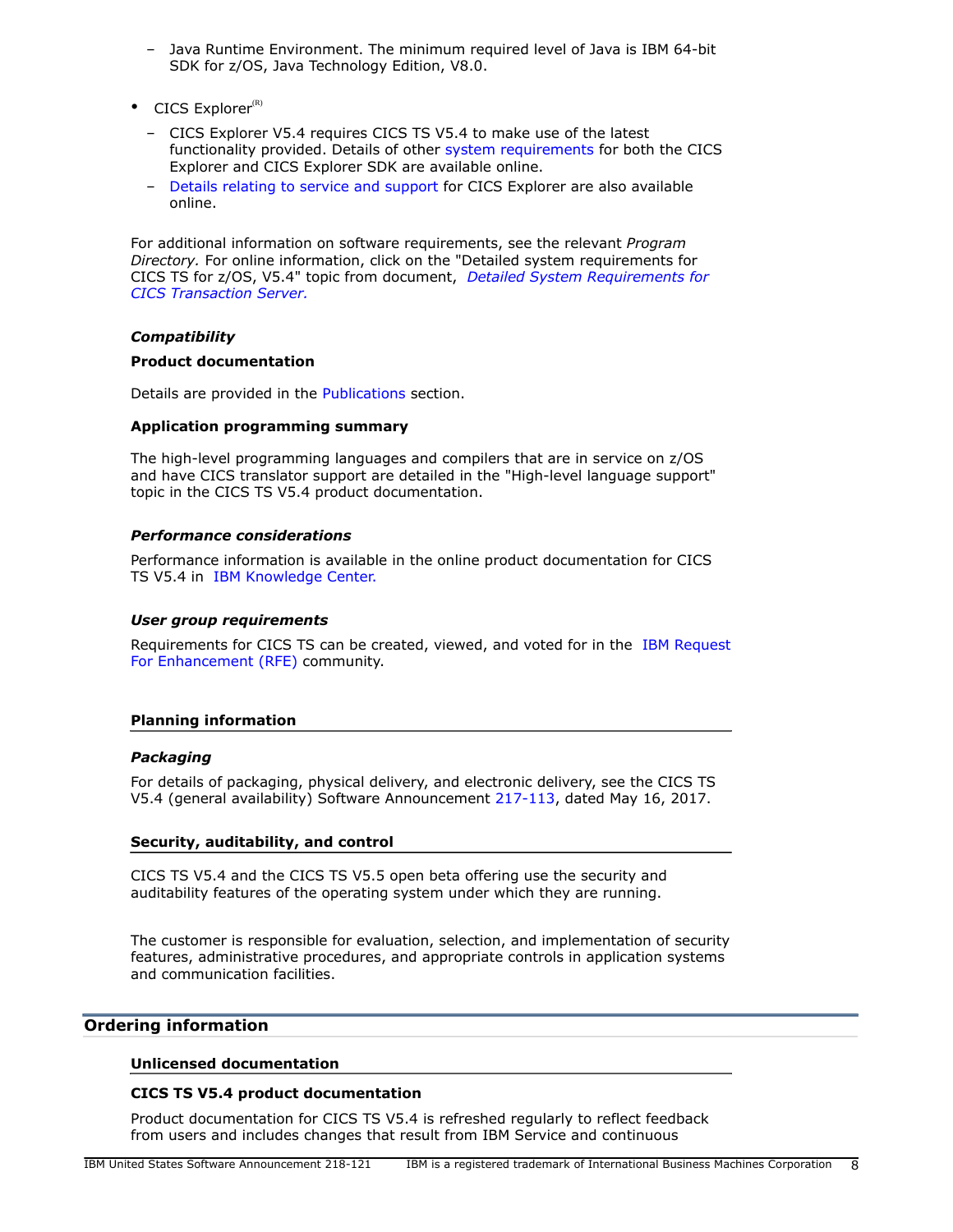delivery releases. Detailed information is provided in IBM Knowledge Center, in section [What documentation is available?](https://www.ibm.com/support/knowledgecenter/SSGMCP_5.4.0/documentation/Intro.html)

For CICS TS V5.4, online documentation is available in [IBM Knowledge Center.](https://www.ibm.com/support/knowledgecenter/SSGMCP_5.4.0/home/welcome.html)

PDF format documentation is also provided for download in [IBM Knowledge Center.](https://www.ibm.com/support/knowledgecenter/SSGMCP_5.4.0/documentation/PDF.html)

Further information on product documentation is available in the CICS TS V5.4 general availability Software Announcement, see the [Reference information](#page-5-1) section.

#### **CICS TS V5.5 open beta offering product documentation**

Effective April 30, 2018, online documentation will be available for the CICS TS V5.5 open beta offering from [IBM Knowledge Center.](https://www.ibm.com/support/knowledgecenter/SSGMCP_5.5.0/home/welcome.html)

Effective April 30, 2018, PDF format documentation is also provided for download and will be available from [IBM Knowledge Center.](https://www.ibm.com/support/knowledgecenter/SSGMCP_5.5.0/documentation/PDF.html)

Subsequent updates (technical newsletters or revisions between releases) to the publications shipped with the product will be distributed to the user of record for as long as a license for this software remains in effect. A separate publication order or subscription is not needed.

#### **Customized Offerings**

Product deliverables are shipped only through CBPDO and ServerPac. These customized offerings are offered for internet delivery from Shopz. Internet delivery reduces software delivery time and allows you to install software without the need to handle tapes. For more details on internet delivery, go to the Help section on the [Shopz](http://www.software.ibm.com/ShopzSeries) website.

You choose the delivery method when you order the software. IBM recommends internet delivery. In addition to internet and DVD, the supported tape delivery options include:

- 3590
- 3592

Most products can be ordered in ServerPac the month following their availability in CBPDO. z/OS can be ordered through CBPDO and ServerPac at general availability. Many products will also be orderable in a Product ServerPac without also having to order the z/OS operating system or subsystem.

Shopz and CFSW will determine the eligibility based on product requisite checking. For more details on the product ServerPac, go to the Help section on the [Shopz](http://www.software.ibm.com/ShopzSeries) website.

For additional information on the Product ServerPac option, see Software Announcement [212-272](http://www.ibm.com/common/ssi/cgi-bin/ssialias?infotype=an&subtype=ca&appname=gpateam&supplier=897&letternum=ENUS212-272), dated July 31, 2012.

Production of software product orders will begin on the planned general availability date.

- CBPDO shipments will begin one week after general availability.
- ServerPac shipments will begin two weeks after general availability.

#### <span id="page-8-0"></span>**Terms and conditions**

The terms are unaffected by this announcement.

#### **Statement of good security practices**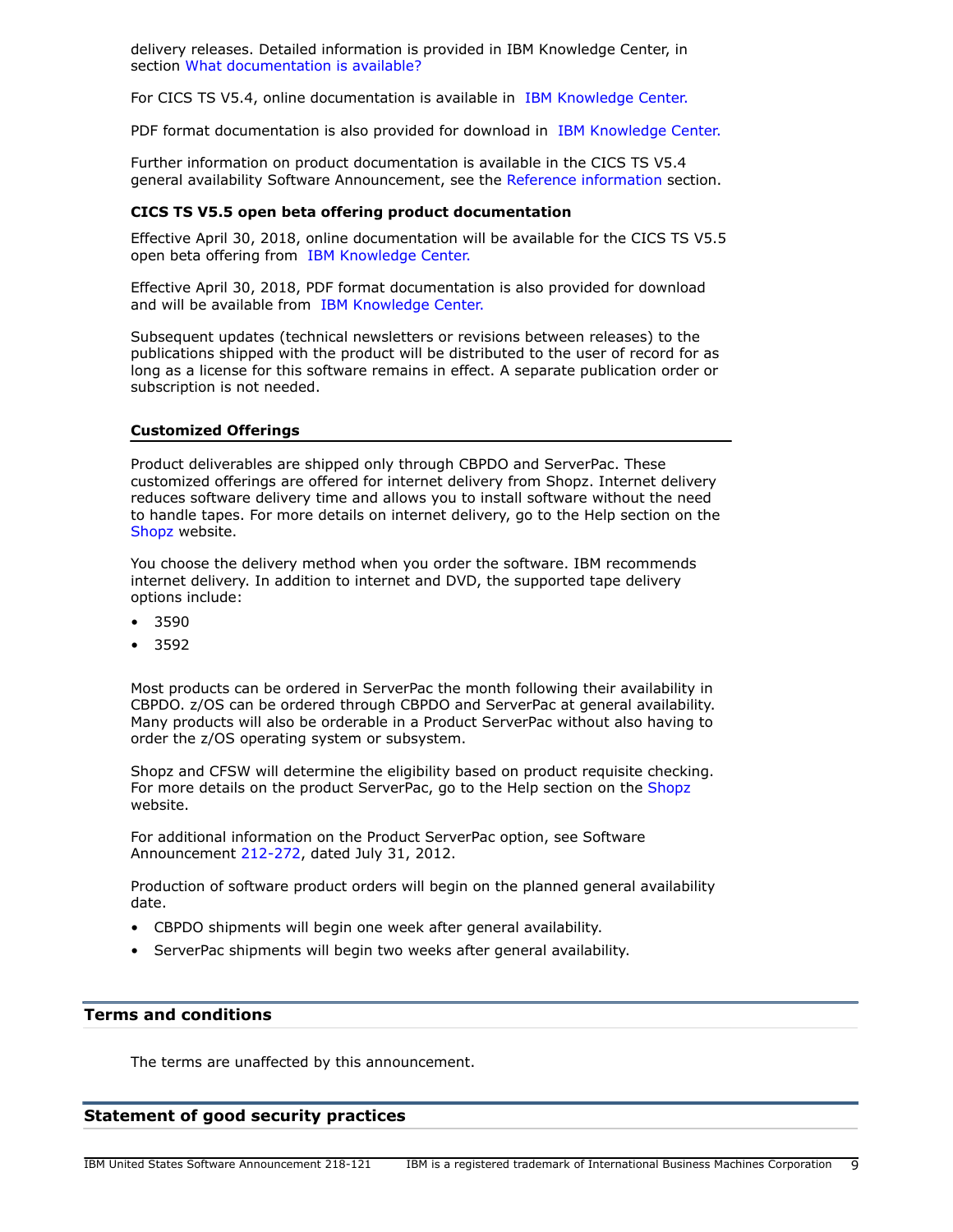IT system security involves protecting systems and information through prevention, detection, and response to improper access from within and outside your enterprise. Improper access can result in information being altered, destroyed, or misappropriated or can result in misuse of your systems to attack others. Without a comprehensive approach to security, no IT system or product should be considered completely secure and no single product or security measure can be completely effective in preventing improper access. IBM systems and products are designed to be part of a lawful, comprehensive security approach, which will necessarily involve additional operational procedures, and may require other systems, products, or services to be most effective.

**Important:** IBM does not warrant that any systems, products, or services are immune from, or will make your enterprise immune from, the malicious or illegal conduct of any party.

# **IBM Electronic Services**

Electronic Service Agent $T<sup>M</sup>$  and the IBM Electronic Support web portal are dedicated to providing fast, exceptional support to IBM Systems customers. The IBM Electronic Service Agent tool is a no-additional-charge tool that proactively monitors and reports hardware events, such as system errors, performance issues, and inventory. The Electronic Service Agent tool can help you stay focused on your company's strategic business initiatives, save time, and spend less effort managing day-to-day IT maintenance issues. Servers enabled with this tool can be monitored remotely around the clock by IBM Support, all at no additional cost to you.

Now integrated into the base operating system of  $AIX^{(R)}$  V5.3, AIX V6.1, and AIX V7.1, Electronic Service Agent is designed to automatically and electronically report system failures and utilization issues to IBM, which can result in faster problem resolution and increased availability. System configuration and inventory information collected by the Electronic Service Agent tool also can be viewed on the secure Electronic Support web portal, and used to improve problem determination and resolution by you and the IBM support team. To access the tool main menu, simply type smitty esa\_main, and select Configure Electronic Service Agent. In addition, ESA now includes a powerful web user interface, giving the administrator easy access to status, tool settings, problem information, and filters. For more information and documentation on how to configure and use Electronic Service Agent, go to the [IBM Electronic Support](http://www.ibm.com/support/electronic) website.

The IBM Electronic Support portal is a single internet entry point that replaces the multiple entry points traditionally used to access IBM internet services and support. This portal enables you to gain easier access to IBM resources for assistance in resolving technical problems. The My Systems and Premium Search functions make it even easier for Electronic Service Agent tool-enabled customers to track system inventory and find pertinent fixes.

#### **Benefits**

**Increased uptime:** The Electronic Service Agent™ tool is designed to enhance the Warranty or Maintenance Agreement by providing faster hardware error reporting and uploading system information to IBM Support. This can translate to less wasted time monitoring the symptoms, diagnosing the error, and manually calling IBM Support to open a problem record. Its 24 x 7 monitoring and reporting mean intervention is not required to report errors.

**Security:** The Electronic Service Agent tool is designed to be secure in monitoring, reporting, and storing the data at IBM. The Electronic Service Agent tool is designed to securely transmit either through the internet (HTTPS or VPN) or modem to provide customers a single point of exit from their site. Communication is one way. Activating Electronic Service Agent does not enable IBM to call into a customer's system.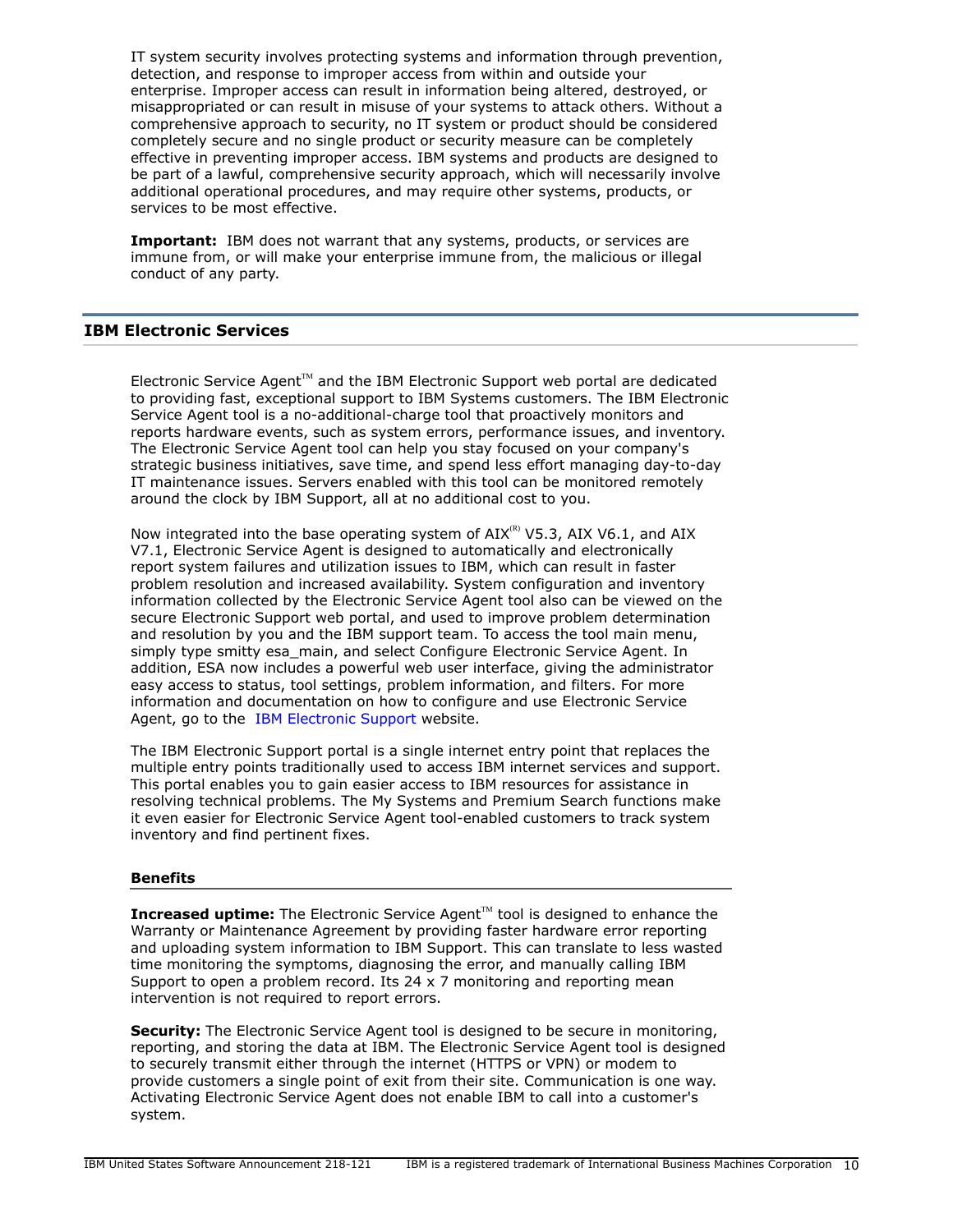For additional information, go to the [IBM Electronic Service Agent](http://www.ibm.com/support/esa) website.

**More accurate reporting:** Because system information and error logs are automatically uploaded to the IBM Support Center in conjunction with the service request, you are not required to find and send system information, decreasing the risk of misreported or misdiagnosed errors. Once inside IBM, problem error data is run through a data knowledge management system and knowledge articles are appended to the problem record.

**Customized support:** Using the IBMid entered during activation, you can view system and support information in the *My Systems and Premium Search* sections of the [IBM Electronic Support](http://www.ibm.com/support/electronic) page.

My Systems provides valuable reports of installed hardware and software using information collected from the systems by Electronic Service Agent. Reports are available for any system associated with your IBMid. Premium Search combines the function of search and the value of Electronic Service Agent information, providing advanced search of the technical support knowledgebase. Using Premium search and the Electronic Service Agent information that has been collected from your system, you are able to see search results that apply specifically to your systems.

For more information on how to utilize the power of IBM Electronic Services, contact your IBM Systems Services Representative, or go to the [IBM Electronic Support](http://www.ibm.com/support/electronic) website.

#### <span id="page-10-0"></span>**Order now**

To order, contact the IBM Digital Sales Center, your local IBM representative, or your IBM Business Partner. To identify your local IBM representative or IBM Business Partner, call 800-IBM-4YOU (426-4968). For more information, contact the IBM Digital Sales Center.

Phone: 800-IBM-CALL (426-2255)

Fax: 800-2IBM-FAX (242-6329)

For IBM representative: askibm@ca.ibm.com

For IBM Business Partner: pwcs@us.ibm.com

IBM Digital Sales Offices 1177 S Belt Line Rd Coppell, TX 75019-4642, US

The IBM Digital Sales Center, our national direct marketing organization, can add your name to the mailing list for catalogs of IBM products.

**Note:** Shipments will begin after the planned availability date.

#### *Trademarks*

Electronic Service Agent is a trademark of IBM Corporation in the United States, other countries, or both.

IBM, CICS, z/OS, Db2, System z10, z/Architecture, IBM z, System z, AIX, CICSPlex, WebSphere and CICS Explorer are registered trademarks of IBM Corporation in the United States, other countries, or both.

Oracle and Java are trademarks of Oracle and/or its affiliates in the United States, other countries, or both.

Other company, product, and service names may be trademarks or service marks of others.

#### *Terms of use*

IBM products and services which are announced and available in your country can be ordered under the applicable standard agreements, terms, conditions, and prices in effect at the time. IBM reserves the right to modify or withdraw this